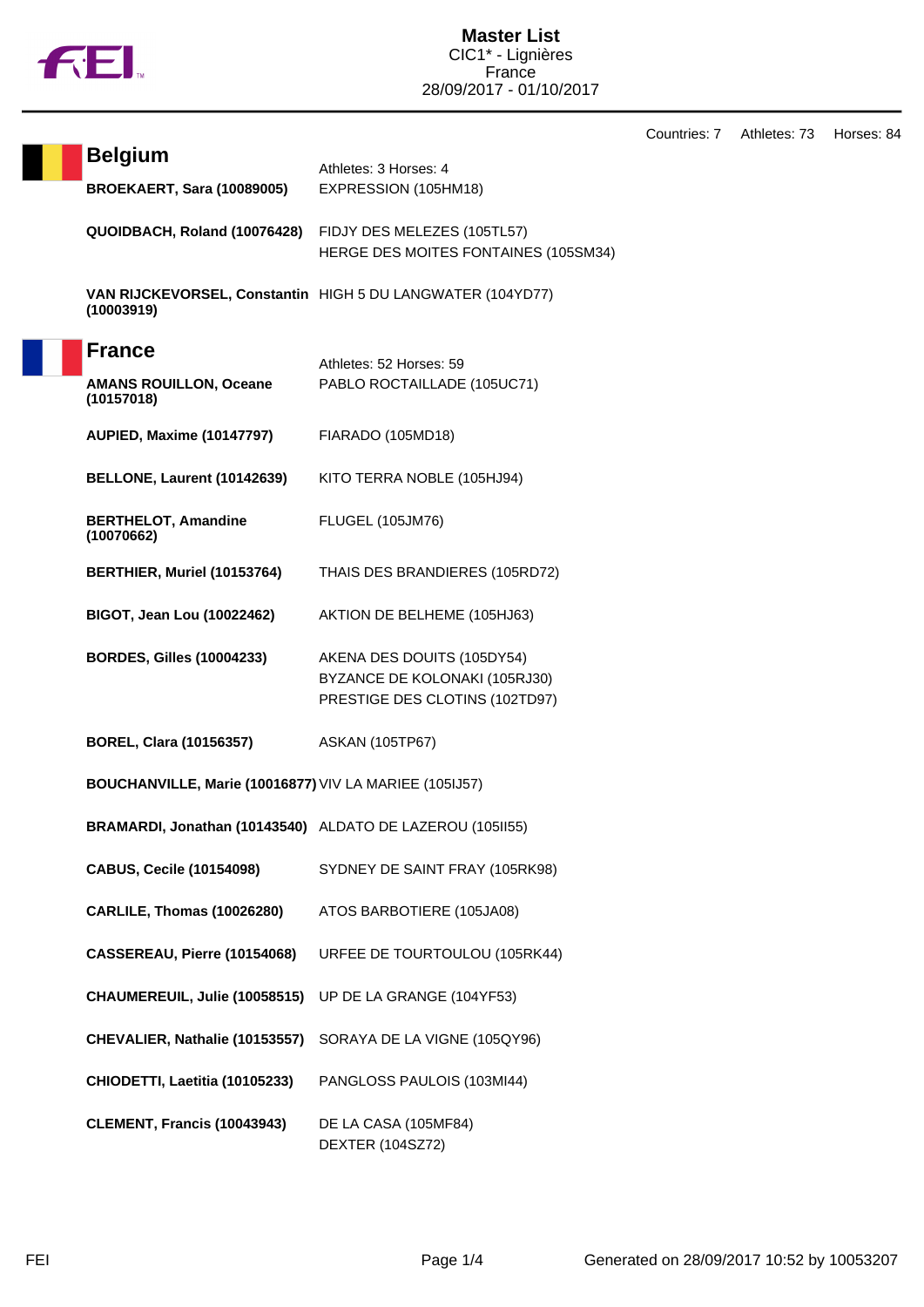

## **Master List** CIC1\* - Lignières France 28/09/2017 - 01/10/2017

| <b>COMBES, Camille (10016871)</b>                   | BARNADOWN B LUCKY (104EP75)                                  |
|-----------------------------------------------------|--------------------------------------------------------------|
| <b>DE HERCE, Alix (10034654)</b>                    | ASTON DU HAUT NOYAL (105SW06)<br>SIBELLE D'ECLAIRE (105SW16) |
| DELANNE, Marion (10129509)                          | TORCANA (103TR66)                                            |
| <b>GAGNEUX, Marie (10087698)</b>                    | QUIRIN DU LUC (103WM69)                                      |
| <b>GIBAULT, Laure (10148481)</b>                    | OBIWAN DE LA MOTTE (105MW04)                                 |
| <b>GUERIN, Gilles (10061769)</b>                    | LISHEEN CHOCOLATE (104CR09)                                  |
| JACQUOT, Quentin (10153855)                         | UTOOPY (105RG29)                                             |
| JAMAIN, Igor (10045090)                             | HARRISON DN Z (104KR96)                                      |
| KNOBLOCH, Celine (10144099)                         | ULRICHO DE MARCY (105IW86)                                   |
| <b>KOWALIK, Anne (10034117)</b>                     | BAMBOU DU CHANOIS (105UD95)                                  |
| KOWALIK, Nicolas (10005106)                         | TWIST DES LUTHIERS (104CK91)                                 |
| LEFEVRE, Soizic (10076783)                          | SAGA DE MAI (103WV50)                                        |
| LEROY, Aurelien (10021580)                          | AUSTRAL DE MORAN (105JB69)                                   |
| <b>LEROY, Pascal (10005167)</b>                     | TARQUIN DES PORTES (105UJ77)                                 |
| LESAGE, Juliette (10100056)                         | UN SOIR DU FRIGOUYE (105TA06)                                |
| <b>LETHEUX, Herve (10004333)</b>                    | UZES GALOTIERE (105TR79)<br>VENDETTA DES CEDRES (105JM14)    |
| LEVECQUE, Victor (10077442)                         | RNH MC USTINOV (103WU36)                                     |
| LIVIO, Maxime (10011305)                            | API LULU DE LA MURE (105PQ23)<br>ARIANO DU QUINZE (105QH10)  |
| LUDA, Brice (10003739)                              | AINSI D'OR (105RI08)                                         |
| <b>MAUX, Claire (10086049)</b>                      | ANDIAMO DES MOULIERES (105HG51)                              |
| <b>MESPLES, Denis (10000266)</b>                    | VOYOU DE LYONS (105IO82)                                     |
| MICHEL, Marc Antoine (10037428) FORMATEUR (105TY29) |                                                              |
| NAULIN, Francois (10027347)                         | BAUGOSSE DE LA BAUCHE (105TM18)                              |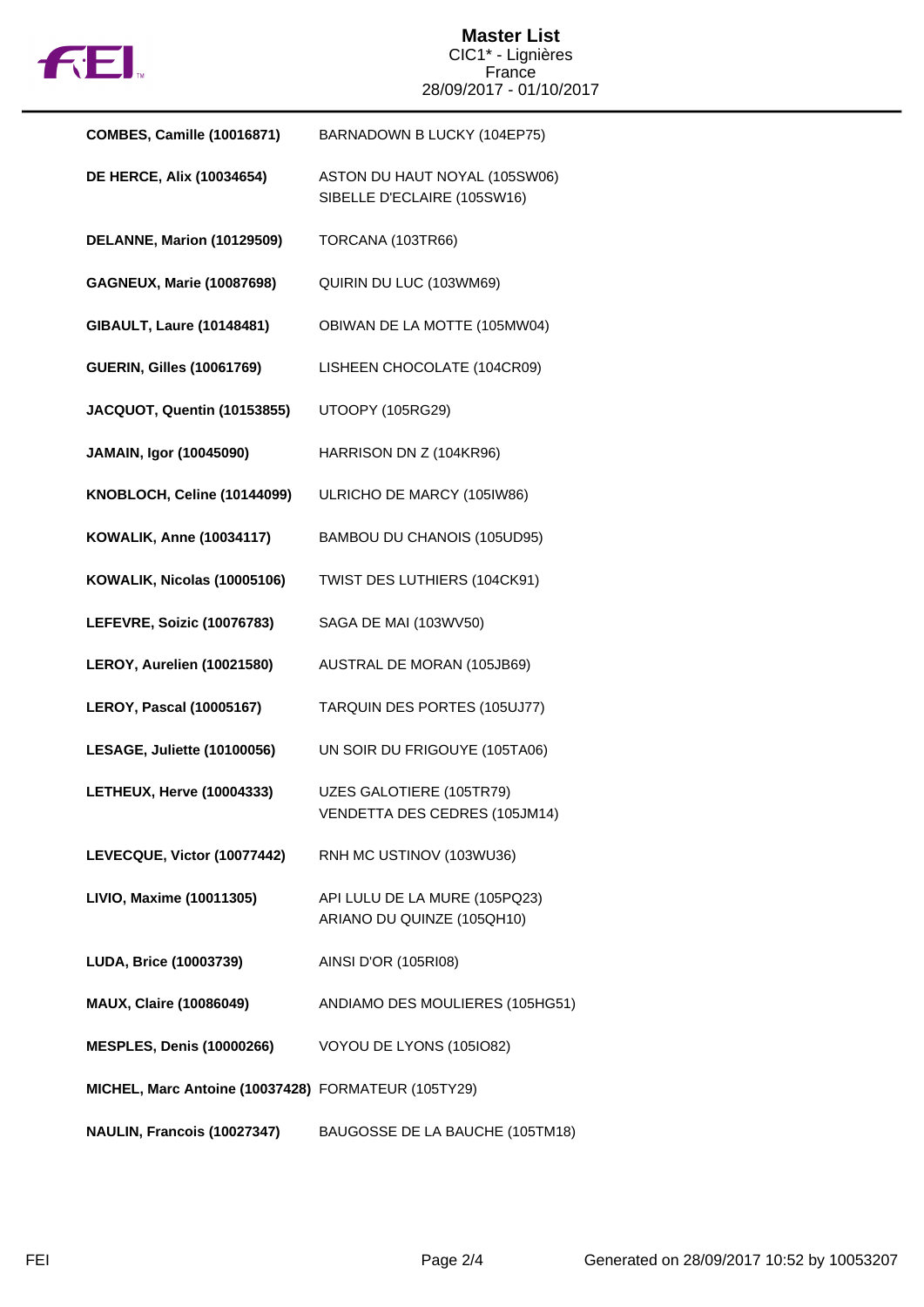

## **Master List** CIC1\* - Lignières France 28/09/2017 - 01/10/2017

| <b>NICOLAS, Astier (10012976)</b>                  | BABYLON DE GAMMA (105TF83)                                 |
|----------------------------------------------------|------------------------------------------------------------|
| <b>PAYEMENT MDL, Morgan</b><br>(10156392)          | ALOIS DE LA BRIDE (105TT76)                                |
| POISSON, Bertrand (10003725)                       | AMARGO DE ROCHE (105IJ65)                                  |
| POMMIER, Bastien (10157500)                        | <b>TITOU (104BS61)</b>                                     |
| ROUSSEL, Jean Baptiste<br>(10156483)               | AMAZ'ONE (105TS72)                                         |
| SALAUN, Baptiste (10108800)                        | API DU LIBAIRE (105RM97)                                   |
| <b>SALICIO, Maud (10154790)</b>                    | CANELLE DU CHANU Z (105SC23)                               |
| SAN NICOLAS, Lucie (10114474)                      | AREZZO DE VIEVE (105KG85)<br>VICEVERSA DE BANUEL (104VQ41) |
| <b>TENOT, Berenice (10157504)</b>                  | ALL ROAD DE LA COMBE (105UI66)                             |
| <b>TIREL, Loicia (10067300)</b>                    | JAVIERA VAN'T LANGBOS (105TZ03)                            |
| TOUVRON, Aurore (10099173)                         | PACHA DU PAITIS (102TD81)                                  |
| <b>VIEULES, Koris (10004730)</b>                   | UTRILLOH (104RY46)                                         |
|                                                    |                                                            |
| Great Britain<br><b>ABRAHAM, Tarka (10151105)</b>  | Athletes: 7 Horses: 7<br>SANNANVALLEY JUSTICE (104IP54)    |
| DOVE, Henry (10018655)                             | TIMELESS MYTH (105TD27)                                    |
| <b>GILLETT, Tonia (10054011)</b>                   | MCCAULEYS THUNDER (104IC80)                                |
| KING, Emily (10071867)                             | QUINLAN Z (105AY27)                                        |
| KING, Mary (10000180)                              | KINGS GINGER (105AS30)                                     |
| LOCKE, Phoebe (10107084)                           | <b>GRAVEUR (105TS58)</b>                                   |
| <b>WALSH, Moira (10069151)</b>                     | SOUTHWAY (GBR40690)                                        |
| <b>Ireland</b><br><b>GRIFFIN, Niall (10010372)</b> | Athlete: 1 Horse: 1<br>MONARTS HOPPER (105UM83)            |

MR CIN CIN (105MI20)